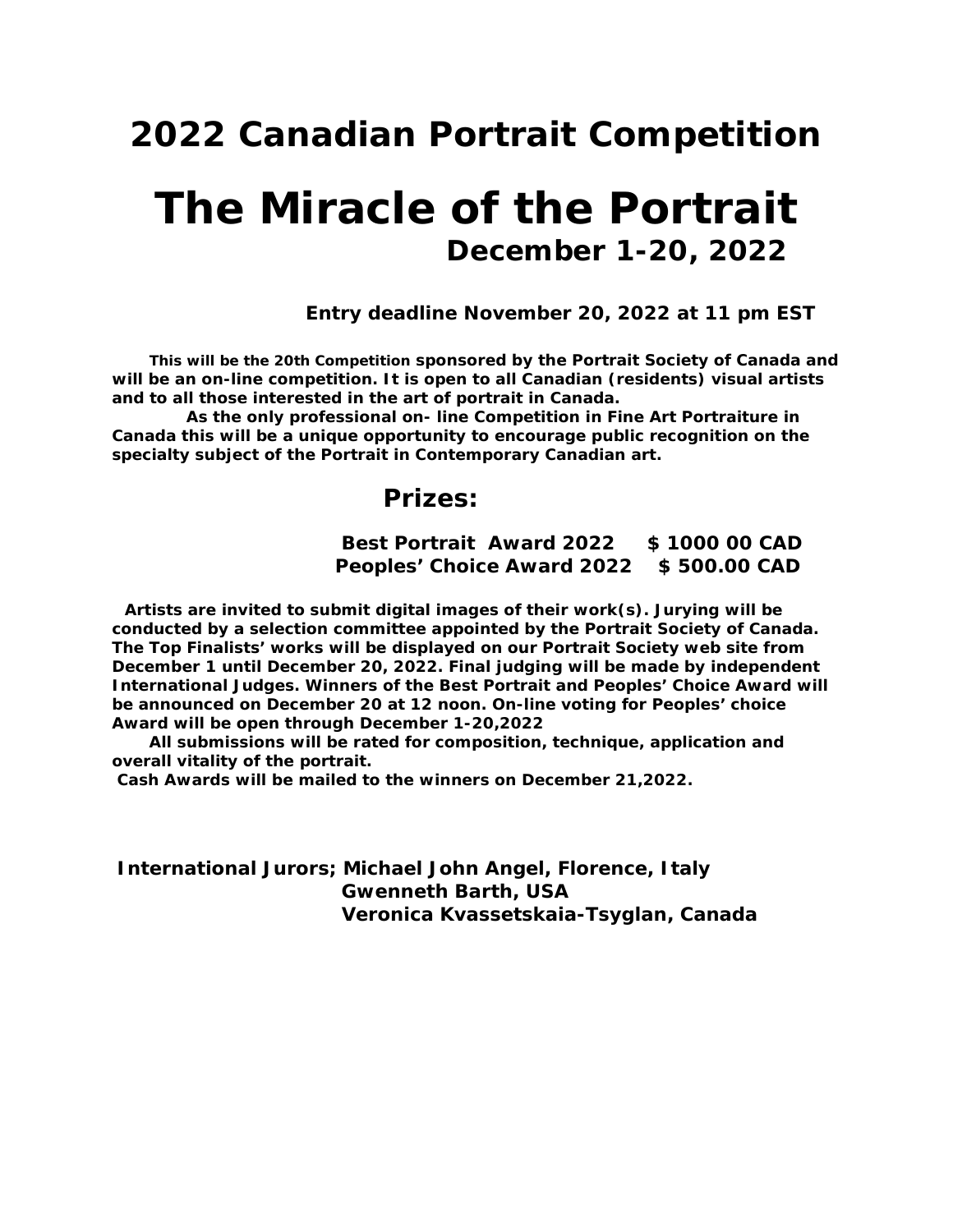## *The Miracle of the Portrait*

#### *2022 Canadian Portrait Competition RULES AND PROCEDURES*

- *Open to all Canadian visual artists ( residents,citizens, International students in Canada) from 17 years old.*
- *Portraits and Sculptures, all media (2 and 3 dimensional).The submitted work must be an original work of art that has not been submitted to Canadian competitions.*
- *Entry is to be by digital images on cd or memory stick, JPEG Format up to 3MBsize.*
- *All entries must be postmarked on or before November 20, 2022.*
- *Artists name, title of entry, medium and size has to appear on cd/stick and registration form*
- *Entry fee is 30.00 Cad per art work for Portrait Society members. Up to 4 entries per artist*
- *Entry fee is 60.00 cad for non- member Visual artists. You may submit up to 4 (four) art works for the Competition*
- *CD WILL NOT BE RETURNED(Exception: only for self-stamped and addressed envelopes which accompany the CD)*
- *Address the envelope to the Portrait Society of Canada, 1057 Steeles Avenue West, P.O.Box 81665, Toronto, Ontario, M2R3X1, Canada*
- *Online registration- submission are available on personal members page( for members only starting September 1,2022)*
- *Online registration –submission for general artists (non- members of the Portrait Society of Canada) will be closed on November 20,2022 at 11 pm EST*
- *Entry via e-mail [info@portraiysociety.ca](mailto:info@portraiysociety.ca) . Scan and e-mail your completed form and images in JPES as attachment.*

 *Entry deadline November 20, 2022 at 11 pm EST*